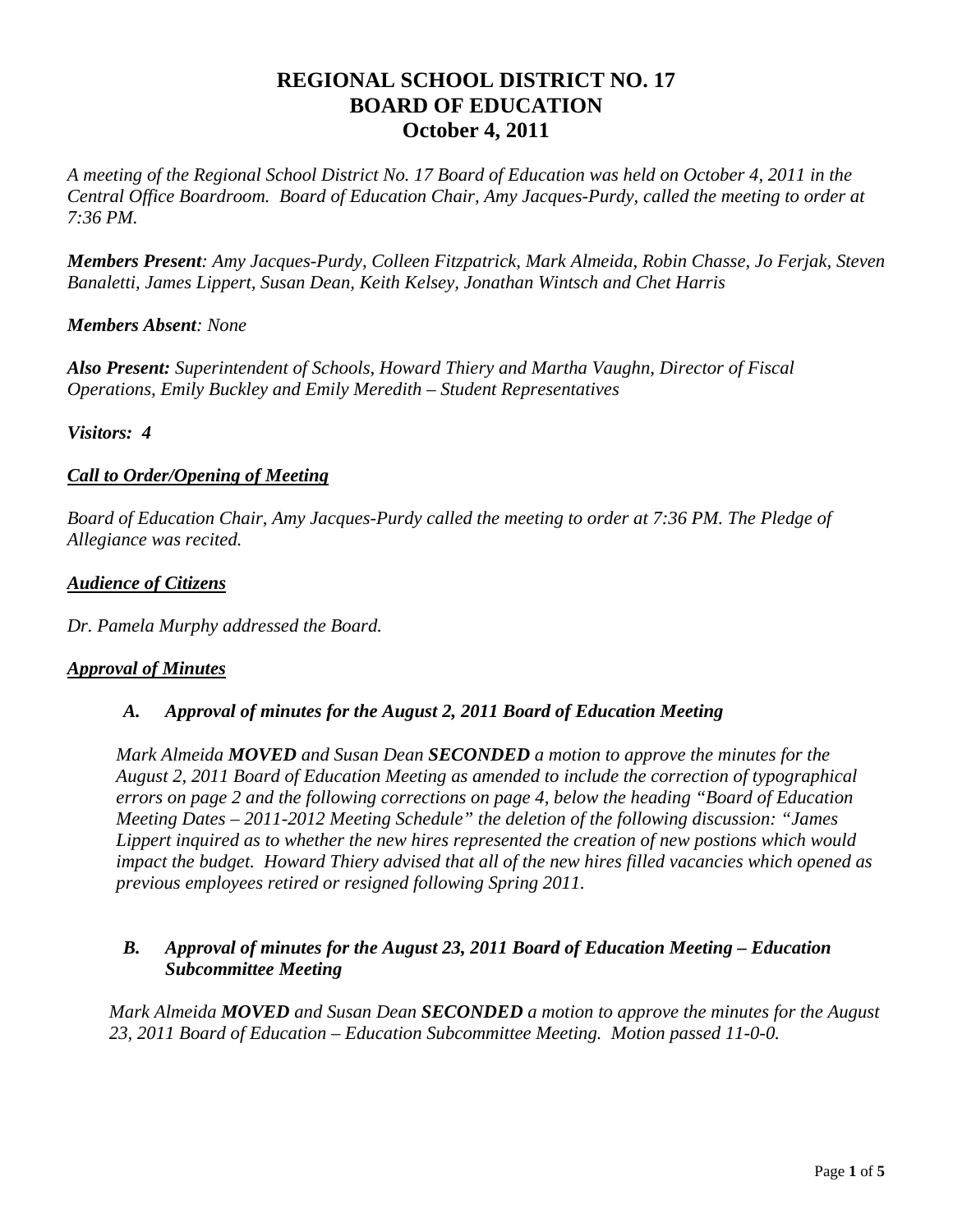## *C. Approval of minutes for the September 6, 2011 Board of Education Meeting*

*Mark Almeida MOVED and Colleen Fitzpatrick SECONDED a motion to approve the minutes for the September 6, 2011 Board of Education Meeting. Motion passed 11-0-0.* 

## *Board Committee Reports*

- *A. Report from Student Representatives Erin Buckley and Emily Meredith updated the Board.*
- *B. Facilities and Transportation Mark Almeida updated the Board.*
- *C. Building Subcommittee (new school) Mark Almeida updated the Board.*
- *D. Building Subcommittee (solar/alternative energies) Mark Almeida updated the Board.*
- *E. Education Subcommittee Amy Jacques-Purdy had no report at this time.*
- *F. Communications Subcommittee Amy Jacques-Purdy had no report at this time.*
- *G. Finance Subcommittee Mark Almeida updated the Board.*
- *H. Policy Subcommittee Colleen Fitzpatrick updated the Board.*
- *I. Personnel Subcommittee Mark Almeida updated the Board.*
- *J. Audit Subcommittee Robin Chasse had no report at this time.*
- *K. Healthy Communities Healthy Kids Council rep. Susan Dean updated the Board.*
- *L. LEARN representative Robin Chasse had no report at this time.*
- *M. Park & Recreation representative Keith Kelsey advised that the committee met on September 28, 2011, but had no report at this time.*
- *N. Haddam Board of Selectmen liaison Steve Banaletti updated the Board.*
- *O. Killingworth Board of Selectmen liaison*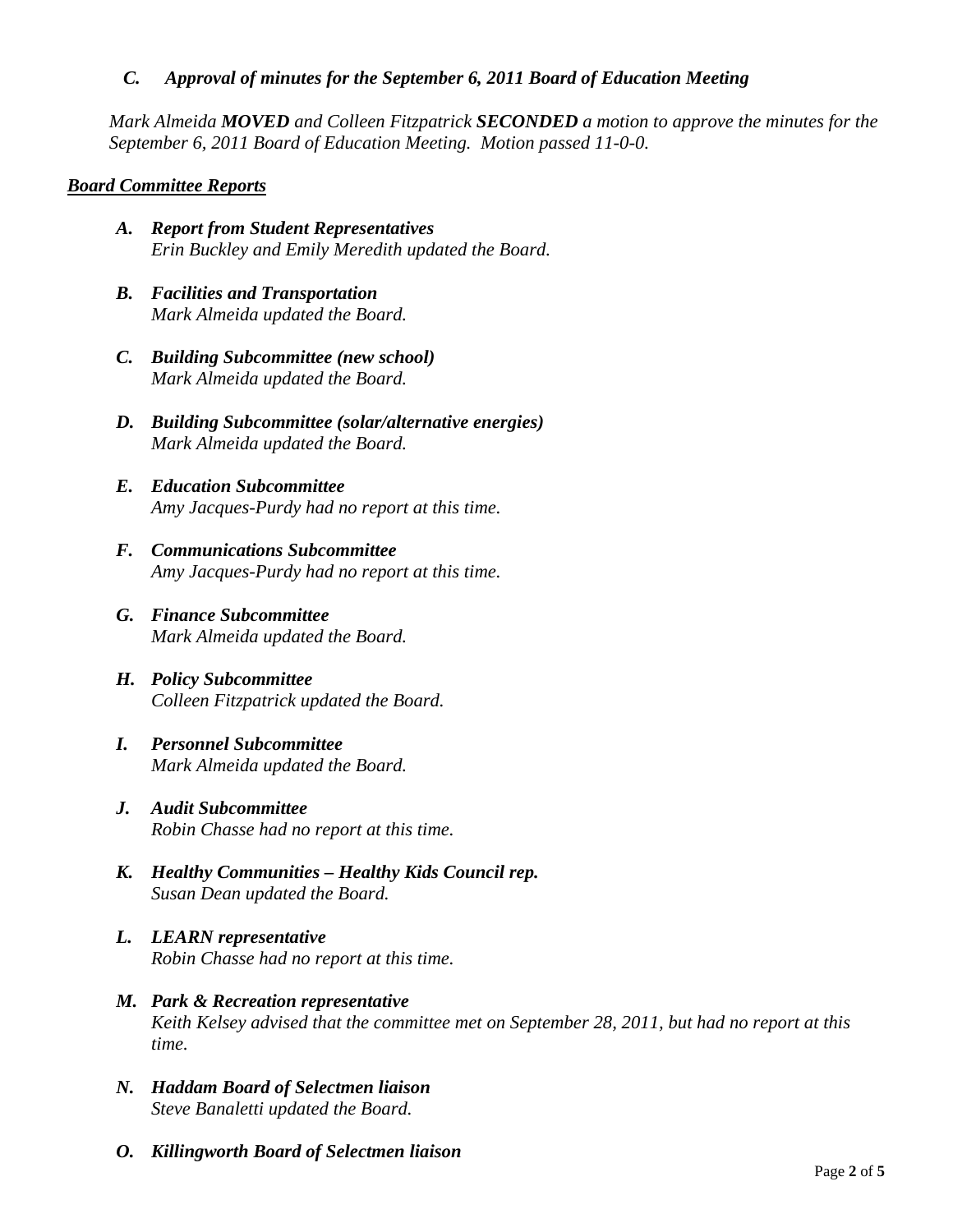## *New Business*

*A. Approval of Fundraising for Overnight Field Trip to Dallas, Texas for the Student Television Network National Conference and Film Competition submitted by Chuck Lewis* 

*James Lippert MOVED and Colleen Fitzpatrick SECONDED a motion to approve fundraising for the overnight field trip to the Student Television Network National Conference.* 

## *Consent Agenda*

- *A. Acceptance of donated items from Dollar Tree Store of Middletown, CT submitted by Eric D. Larson, Principal, Burr District Elementary School*
- *B. Acceptance of donation from Target in the amount of \$107.86 submitted by Eric Larson, Principal of Burr Elementary School*
- *C. Acceptance of donation from Target in the amount of \$115.49 submitted by Charles Macunas, Principal of Haddam Killingworth High School*
- *D. Acceptance of donation from Target in the amount of \$61.26 submitted by Janice Harris, Principal of Haddam Elementary School*
- *E. Acceptance of donation from State of Connecticut Department of Health for participating in "Every Smile Counts Oral Health Survey" in the amount of \$50.00 submitted by Janice Harris, Principal of Haddam Elementary School*

*Mark Almeida MOVED and Keith Kelsey SECONDED a motion to approve Items A-E of the Consent Agenda as presented. Motion passed 11-0-0.* 

## *From the Chair*

*Amy Jacques-Purdy read to the Board a letter from Selectwoman Catherine Iino thanking Howard Thiery and other members of the Killingworth community for their hard work and efforts during Hurricane Irene.* 

### *From the Superintendent*

*A. Personnel* 

### *1. New Hires and Terminations*

*Superintendent Howard Thiery presented the Board with a list of New Hires: Jessica Bergum as Paraprofessional at Haddam-Killingworth Middle School and Jon Dalton as Head Custodian at Haddam Elementary School and a Termination: Daniel Cote, Custodian at Killingworth Elementary School.* 

*Mark Almeida MOVED and Robin Chasse SECONDED a motion to accept the new hires of Jessica Bergum as Paraprofessional at Haddam-Killingworth Middle School and Jon Dalton as Head*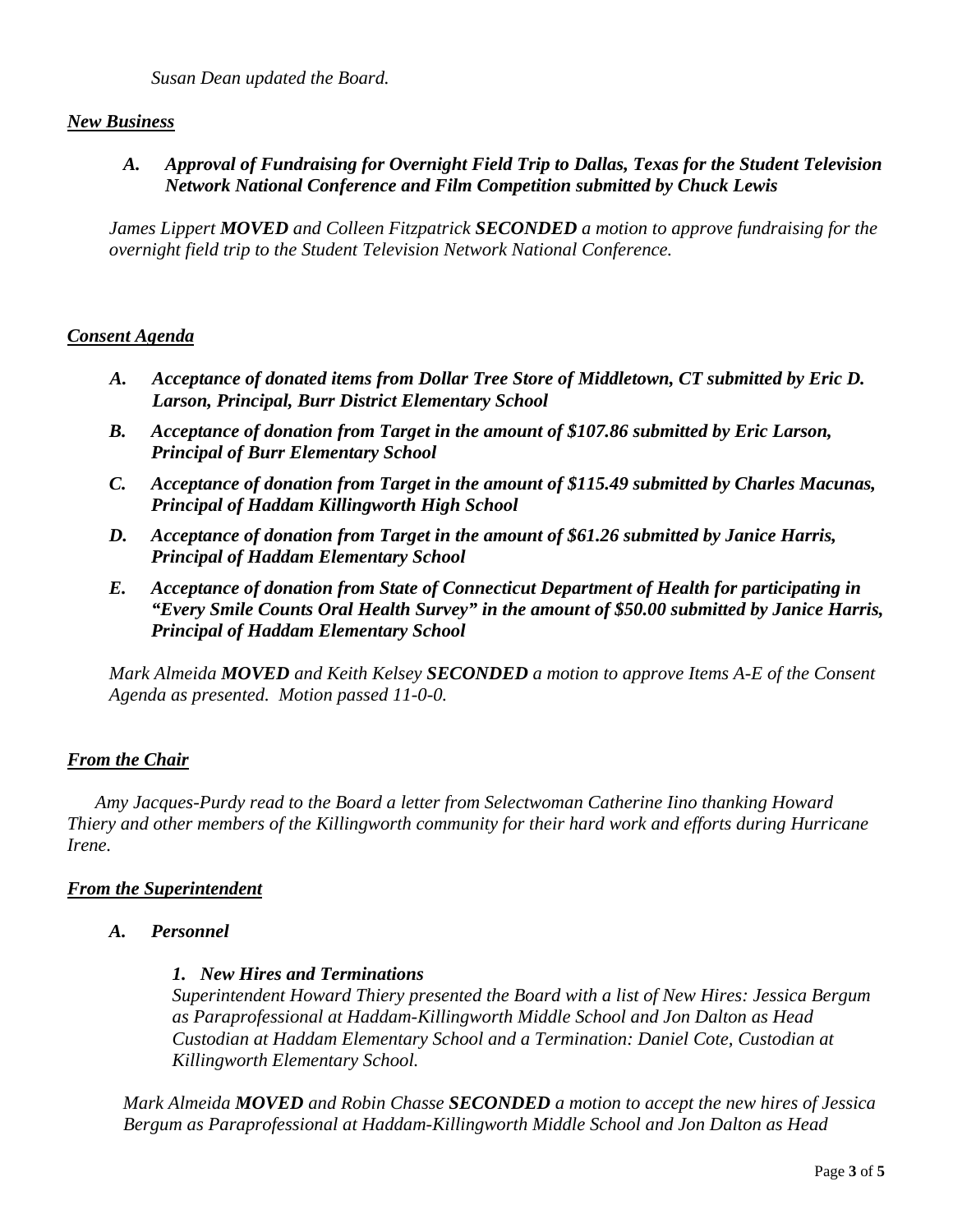*Custodian at Haddam Elementary School and the Termination of Daniel Cote, Custodian at Killingworth Elementary School. Motion Passed 11-0-0.* 

 *Amy Jacques-Purdy expressed a "welcome" on behalf of the Board to the new hires.* 

## *B. 2012/2013 Budget Timeline*

*Superintendent Thiery presented the Board with a proposed 2012/2013 Budget Timeline.* 

*Mark Almeida proposed the following changes to the proposed 2012/2013 Budget Timeline:* 

- *1. Joint Meeting with Town and Board to be held March 12, 2011, rather than March 20, 2011.*
- *2. Community Input for the 2012/2013 Budget meeting to be held March 20, 2011, rather than March 26, 2011.*
- *3. Budget Workshop, followed by possible vote on budget to be held March 26, 2011.*

*Mark Almeida MOVED and Robin Chasse SECONDED a motion to approve the 2012/2013 Budget Timeline as amended. Motion passed 11-0-0.* 

## *From the Director of Fiscal Operations*

*A. Budget Transfers* 

*Martha Vaughn, Director of Fiscal Operations presented the Board with a list of Budget Transfers well as a Request for Budget Transfer for funds from Support Salaries OT/PT to Professional Services to cover OT Contracted Services. Mark Almeida advised the Board the Finance Subcommittee had reviewed and approved these budget transfers as presented.* 

*Mark Almeida MOVED and Robin Chasse SECONDED a motion to approve the Budget Transfers as presented on October 4, 2011 as well as the Request for Budget Transfer from Support Salaries OT/PT to Professional Services as presented. Motion passed 10-0-1.* 

### *Future meetings*

- *A. Facilities and Transportation: October 13, 2011 at 6:30 PM*
- *B. Building Subcommittee (new school): No date set at this time.*
- *C. Building Subcommittee (solar/alternative energies): No date set at this time.*
- *D. Education Subcommittee: October 18, 2011 at 7:30 PM*
- *E. Communications Subcommittee: October 18, 2011 at 6:30 PM*
- *F. Finance Subcommittee: October 18, 2011 at 6:30 PM*
- *G. Policy Subcommittee: No date set at this time.*
- *H. Personnel Subcommittee: No date set at this time.*
- *I. Audit Subcommittee: No date set at this time.*
- *J. Healthy Communities Healthy Kids Council: October 19, 2011*
- *K. LEARN: October 13, 2011*
- *L. HK Park & Recreation: October 26, 2011*
- *M. Haddam Board of Selectmen liaison: October 5, 2011 and October 19, 2011*
- *N. Killingworth Board of Selectmen liaison: October 11, 2011 and October 24, 2011*
- *O. Strategic Planning Subcommittee: October 5, 2011*